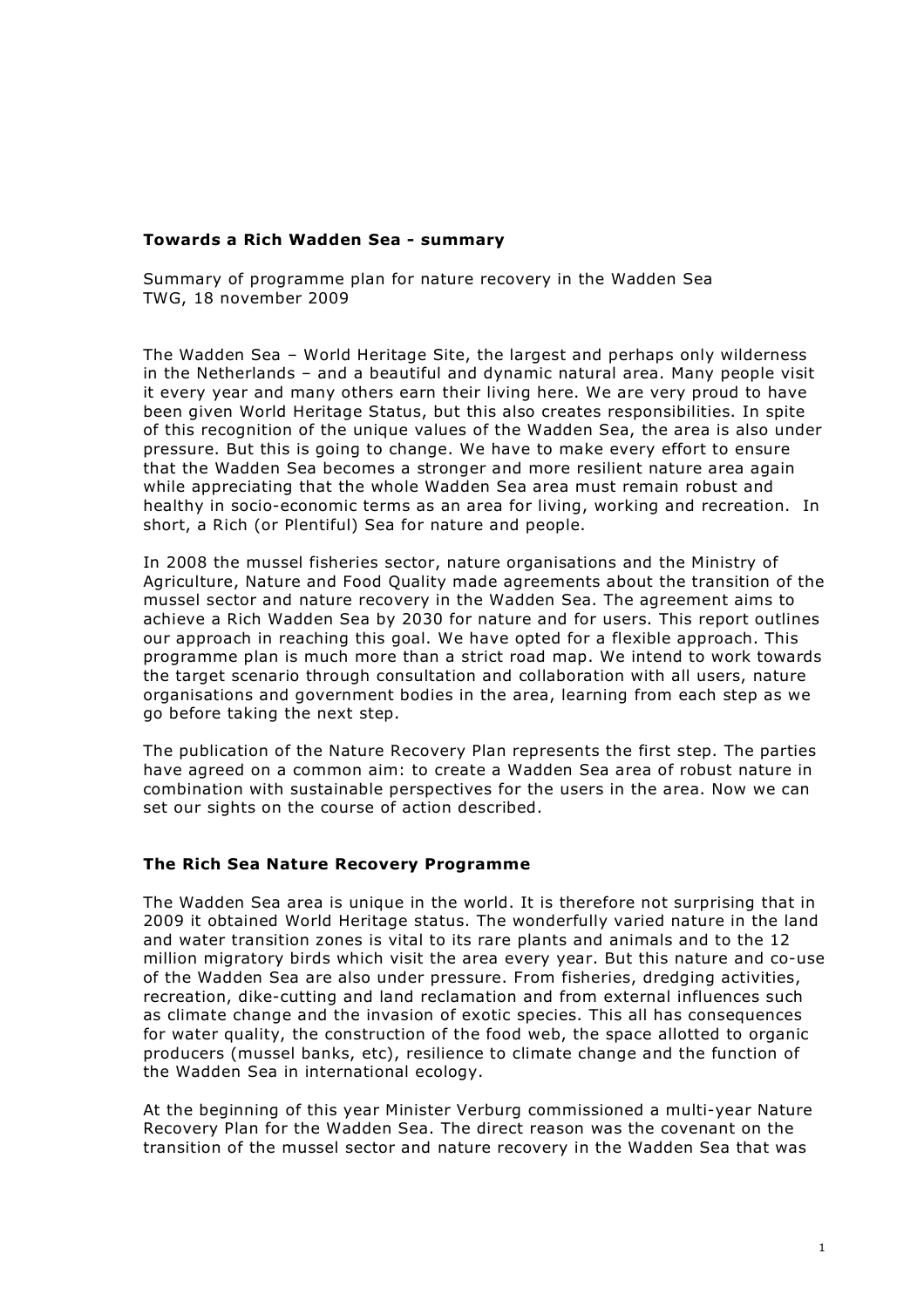signed by the Government, the mussel sector and several nature organisations in the autumn of 2008. This covenant also aims to promote sustainable alternatives to the practice of dredging the seabed to harvest mussel seed. The nature recovery plan is an elaboration of the key planning decision and the management and development plan for the Wadden Sea, linked at regional level to the commitments of the Third Wadden Sea Memorandum. These serve as integrated framework for the further elaboration of the various development pathways. The programme also has links for example to the Natura 2000 management plan, the Wadden Fund, individual projects and the Wadden Academy knowledge agenda.

As well as streamlining these and other initiatives, the Nature Recovery Plan will also seek new solutions. Finding solutions that benefit nature, while also providing opportunities for people working in the area demands a new approach. It will involve the different parties working together to achieve a sustainable future for the Wadden Sea where nature and economy go hand in hand.

# **Learning by doing approach**

The Wadden Sea is a complex system and it is not always easy to determine which nature recovery measures should be used and how and precisely when. But the course is clear. The target scenario for a rich Wadden Sea describes a common ambition to recover nature and at the same time create new opportunities for sustainable use of the area. It is not a fixed objective, but a perspective that can be adjusted and fine-tuned during the process on the basis of experience gained as we go along.

The search for synergy between nature and use calls for an agenda drawn up by governments, nature organisations and users. This requires serious collaboration and involves learning by doing. The first steps will be based on current knowledge. Their effects on the ecology and economy will determine what steps must come next. Sometimes the learning process will take priority over the action to be taken depending on the complexity of each step and the knowledge that is available. The exact route will be worked out along the way in consultation.

### **The target scenario for 2030**

The target scenario is based on a Rich Sea in 2030. Rich not only in ecological terms, but also in terms of a healthy tourist industry, fisheries and other sectors which can utilise nature to generate added-value for their products. The process will demand creativity and innovation.

The target scenario comprises five core themes:

- food web balance
- large presence of bio building organisms
- sufficient clean and clear water
- the Wadden sea as safe haven
- international embedding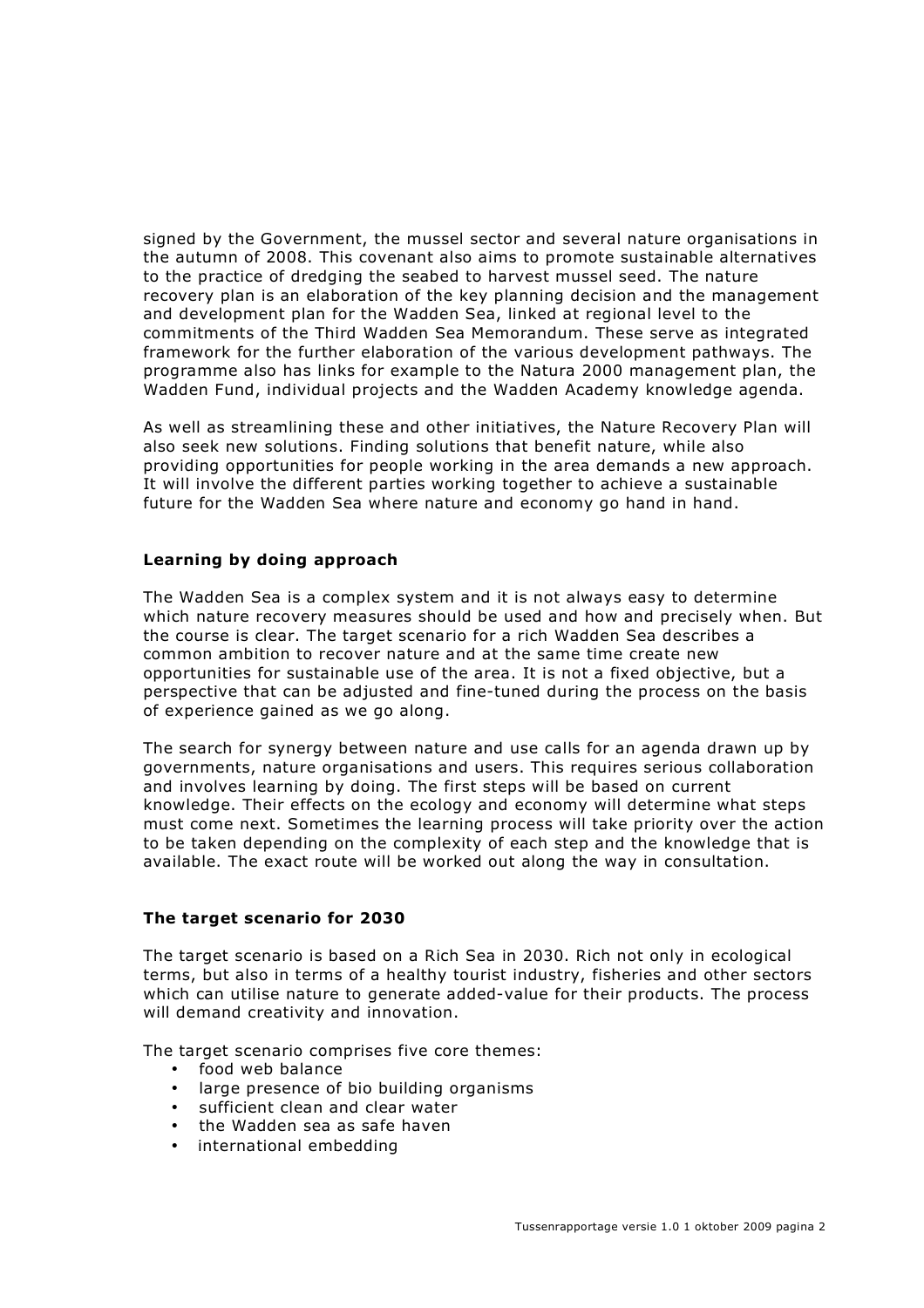### **From target scenario to development pathway**

In the spring of 2009 five groups of experts started work on the five themes to examine the problems, possible solutions and measures to be taken. A sixth group worked on recommendations on the organisation and funding of the programme's implementation. This delivered the building blocks for the nature recovery programme which were discussed in the summer of 2009 with various users of the Wadden Sea and other stakeholders. The resulting ten development pathways are a collection of activities and initiatives for the short and long term aimed at achieving the target scenario.

#### **Development pathways**

The ten development pathways are divided into a number of clusters based on content, type of user and type of measure. The clusters vary in the extent to which the stakeholders agree about the problems and the effect of the measures. The greater the consensus, the greater the emphasis on action and achieving cohesion. If there is less consensus, the emphasis will be on the learning process. The following clusters have been identified:

**Food web cluster**

- 1. completion of food web
- 2. stimulation of sediment stabilising bio building organisms
- 3. learning from tide storage areas
- 4. making fisheries more sustainable

**Morphology and water cluster**

- 5. naturally accessible : innovation in dredging and transport
- 6. integrated management agenda Eems-Dollard

**Tidal flats fringes cluster**

- 7. transition zones between the land tidal flat
- 8. Climate and smart sand suppletion
- 9. Nature recovery and the barrier dam (Afsluitdijk)

**International embedding cluster**

10.international embedding

In the coming months the development pathways will be further elaborated with users, nature organisations, experts and regional governments.